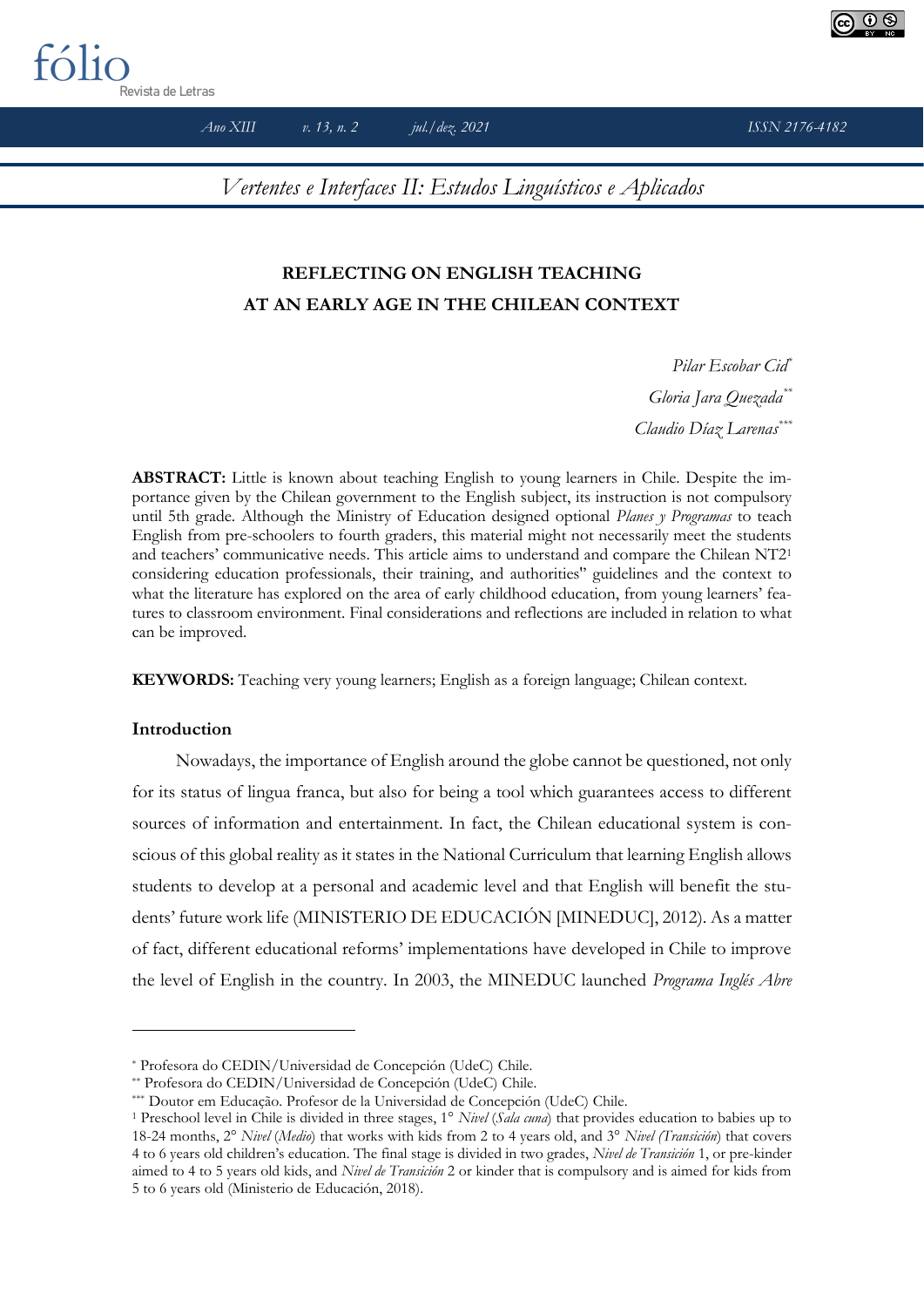*Puertas* (English Open Doors Program), which was an initiative to promote the learning of English as a foreign language to the students from 5th to 12th grade to boost the Chilean economic and social development.

Later, in 2014 the Chilean Government launched a National English Strategy 2014 – 2030, which aimed to improve not only students' level of English, but also workers. Despite there is an improvement on the proficiency levels, as in 2019 the country was scored as medium level for the very first time on the English Proficiency Index (EPI) (Education First [EF], 2019), Chile faces another challenge: the lack of qualified teachers to work at early stages. That is because, even though some researchers have concluded that a foreign language should be taught from birth through age 10 (Ghasemi; Hashemi, 2011), the English language subject is only compulsory from 5th grade onwards in Chile. For that reason, English teaching programs do not always prepare pre-service teachers to teach young learners, while not every early childhood education program provides pre-service teachers the knowledge and competences needed to teach the foreign language.

Consequently, there are English teachers with no formal instruction to teach young learners or preschool teachers without a high level of English in the Chilean preschool classrooms. Therefore, it is worth considering that the neoliberal system also affects the country's educational affairs. Yilorm and Acosta (2016) stated that there is a great number of teachers that feel overwhelmed by their duties and society in general. Hence, teachers finally use traditional teaching methods such as grammar-translation or audiolingualism to such a degree that their materials end up being artificial and complex. As that type of resources do not portray students' realities or experiences, it would be difficult for them to feel motivated with the class.

This article aims to understand and reflect upon the contrast between the Chilean English language teaching (ELT) context and what the literature reveals on the field of teaching English to young learners.

### **Chilean ELT context**

#### **Current situation**

Awareness of the importance of English in Chile has been shown since 1998 when its instruction became mandatory from 5th grade (British Council, 2015) but it was not until 2002 when the Ministry of Education set specific goals and principles to teach English in 3 pedagogical hours per week in all levels with a communicative focus. MINEDUC has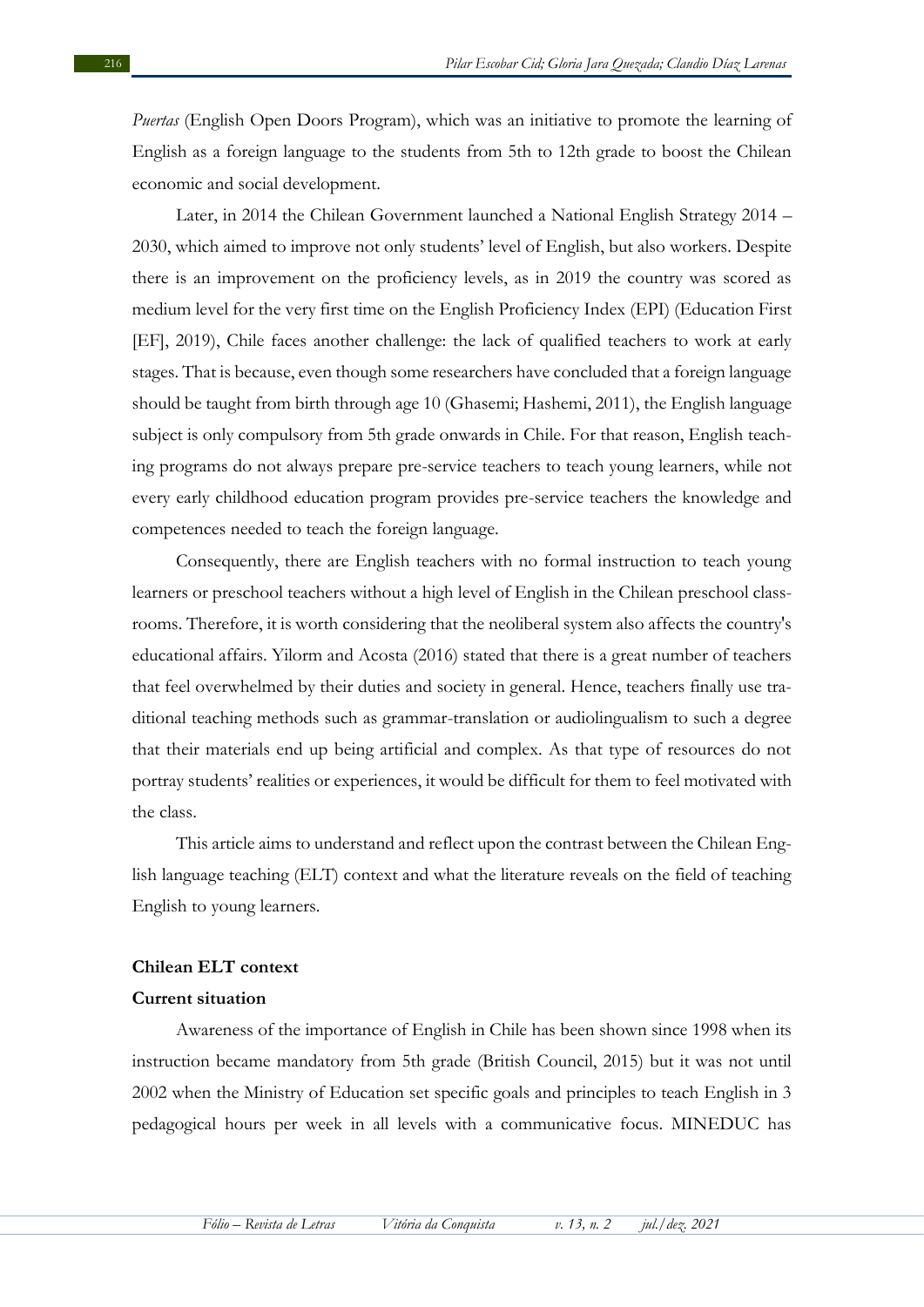designed *Planes y Programas* for each grade (in 2012 they launched proposals for preschool until 4th grade), documents that orient the development of content and offer ideas for activities.

Also, MINEDUC provides books for both students and teachers. The coverage of English teaching has expanded throughout

- − 2004, English Open Doors Program better known as PIAP for its name in Spanish *Programa Inglés Abre Puertas*. The objective of this program is to improve the level of English of students from 5th to 12th grade by the creation of national standards for learning English and supporting teachers during their instruction and also inside the classrooms. PIAP promotes collaborative work between students, teachers, and parents. They support teachers' professional development and provide students with opportunities to practice the language and get closer to it. (Programa Inglés Abre Puertas, n.d.).
- − 2006, We Learn is a program that aims to improve the quality of young learners of English (4 to 7 years old). They encourage schools to work in networks that can strengthen both their pedagogical and leadership practices. The program consists of 3 hours of English with the support of native speaker volunteers and materials for the schools in relation with their needs. It has been implemented in rural locations with important touristic activity where English is considered a priority among the communities such as Valle del Elqui and Puerto Natales. (Ayuda Mineduc, n.d.)
- − 2014, National Strategy of English 2014 2033. As its name implies, it exposes strengths and weaknesses of the current English learning situation: Low level of English, poor support for teachers and the need of English speakers for the economic development of the country. There, a comparison is made in terms of SIMCE test results; it was claimed that students who receive English instruction during preschool or 1st grade had better results than the ones who started learning in 5th grade. On the other hand, as a result of the strategy, it was made explicit in Estándares Orientadores para Carreras de Pedagogía en Inglés that English teachers must show to have a C1 level based on the CEFR scale.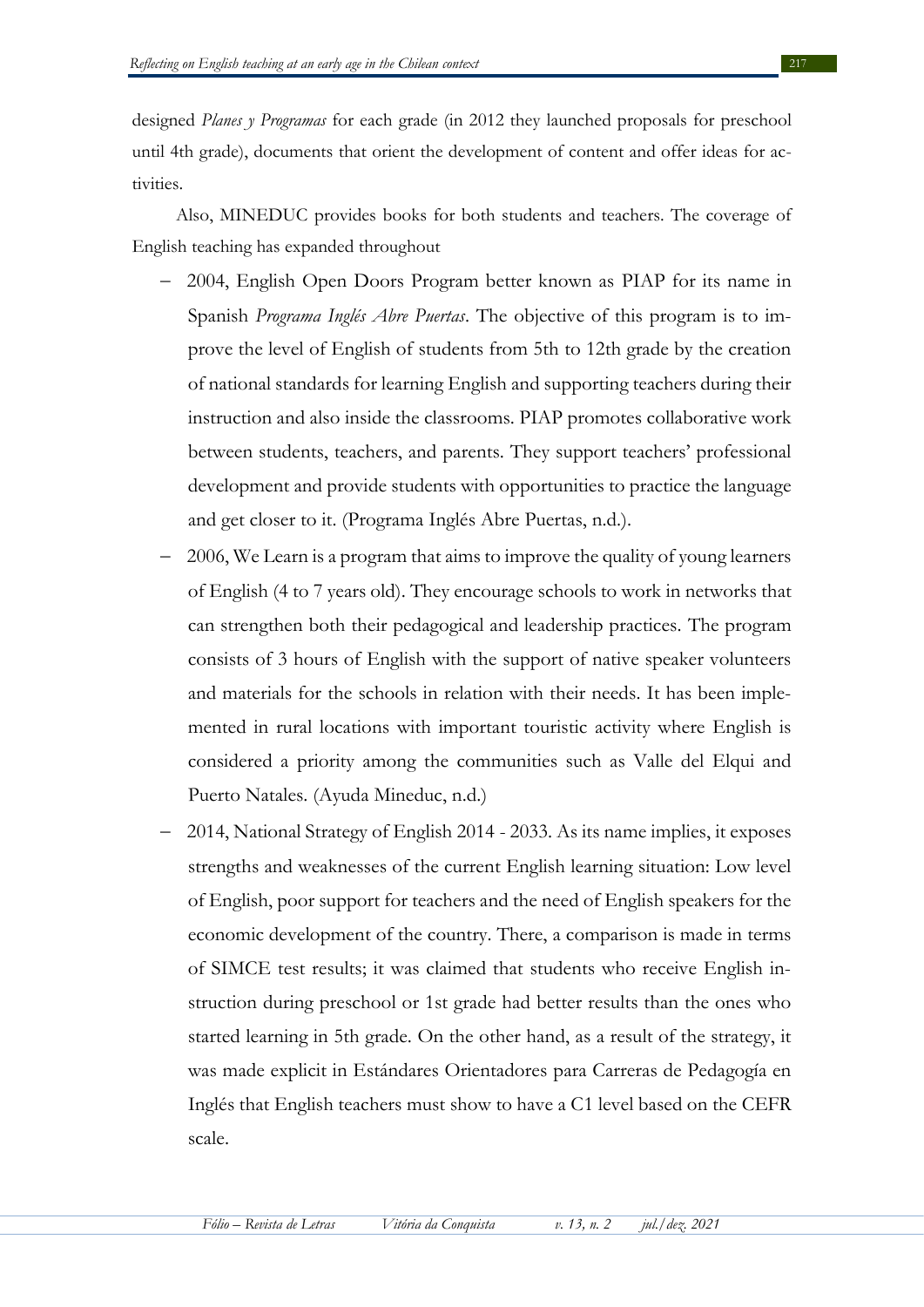#### **Shortage of qualified teachers**

Schools that offer English at primary levels often hire secondary teachers because there are not enough qualified professionals to teach English at primary or preschool level (British Council, 2015). A qualitative research study conducted by Toledo and González (2016) exposed the reality of some teachers who claimed to have acquired the skills to teach English to young learners on their own, while teaching, reading papers and consulting primary teachers to understand how kids learn and behave. Universities play a crucial role here since they are not offering the programs the Chilean education system needs to reach its objectives for English language learning.

Considering the 30 CRUCH Universities (from its name in Spanish *Consejo de Rectores de las Universidades Chilenas*), early childhood education programs are given by 23 universities, 4 of them offer a minor in English as a Foreign Language, 3 of them specify on their graduate attributes that teachers would be able to communicate in English and to use the language as a key to have access to more opportunities and 9 universities include on their programs an average of 3,7 compulsory English modules; 17 the other 7 institutions do not include English courses. On the other hand, just one of the 21 universities that offer English teaching programs claim that its teachers would have the tools to work on the preschool level. Just five programs are not enough to cover the high expectations of the Ministry of Education; Consequently, there might be early childhood teachers providing instruction of English with a poor level and secondary English teachers with non-appropriate methodologies.

### **Curriculum proposal for Nivel de Transición 2 (NT2)**

Preschool education in Chile is divided into three levels, *1° Nivel Sala Cuna, 2° Nivel Media, 3° Nivel Transición*. The last one considers 4 and 5 years-old students who are also divided into two groups, *Nivel de Transición* 1 and *Nivel de Transición* 2 (also known as *pre-kinder*  and *kinder*). The level receives that name because it is considered a link between elementary and primary education.

As it was mentioned before, it is not compulsory to teach English until 5th grade. However, the government efforts of raising the level of English have concluded in curricular proposals for those years without compulsory instructions. The proposal designed for NT2 highlights the importance of starting the instruction of a new language at a young age and provides a background of the methodologies used and some orientations for teachers. Then, four units can be found with lots of activities, vocabulary, and guidelines for assessment. However, these activities do not always follow an order or are connected to each other.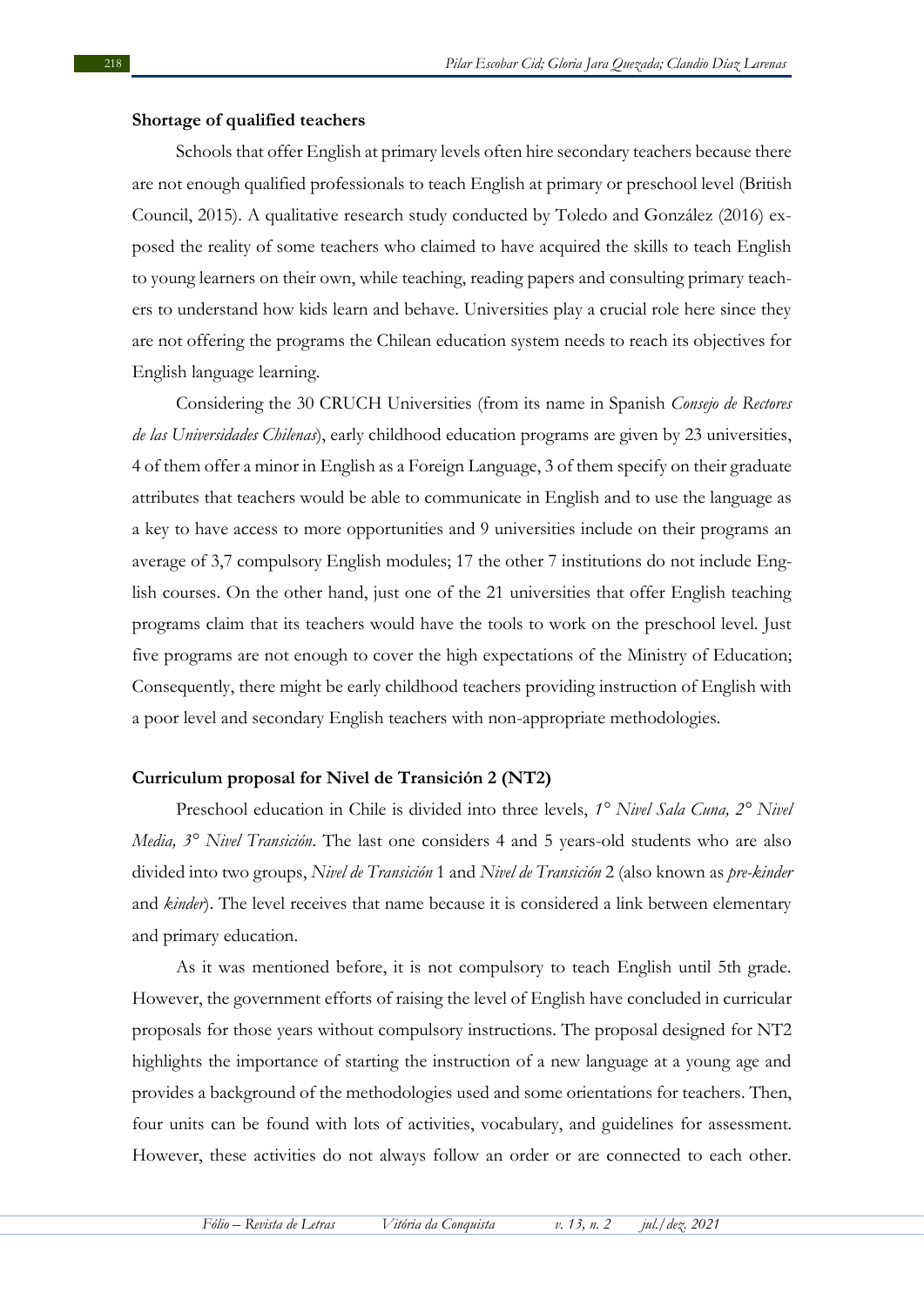Furthermore, some language used might be too difficult for students that face formal English instruction for the first time. For instance, songs or self-assessments sheets that contain long sentences (see figure 1).

| Identifying<br>parts of the<br>house | I can identify<br>the parts of the<br>house shown in<br>the picture. | I need a little<br>help to identify<br>the parts of the<br>house shown in<br>the picture. | I need a lot of<br>help to identify<br>the parts of the<br>house shown in<br>the picture. |
|--------------------------------------|----------------------------------------------------------------------|-------------------------------------------------------------------------------------------|-------------------------------------------------------------------------------------------|
| Identifying<br>initial sound         | I can identify<br>the missing<br>initial sound.                      | I need a little<br>help to identify<br>the missing<br>initial sound.                      | I need a lot of<br>help to identify<br>the missing<br>initial sound.                      |
| <b>Writing initial</b><br>sound      | I can write the<br>initial sound of<br>each word.                    | I need a little<br>help to write<br>the initial sound<br>of each word.                    | I need a lot of<br>help to write<br>the initial sound<br>of each word.                    |

Pauta de auto evaluación:

**Figure 1** Self-assessment on MINEDUC's proposal

Considering the difficulties teachers might have while working at the preschool level and the low number of hours allotted to prepare learning material, it would be useful if all activities in the proposal had specific instructions in English. Despite the fact thar it might seem a minor detail, the proposal is not consistent with its format as some of them switch between English and Spanish without a clear purpose.

## **Literature review**

## **Young learners' features**

Cameron (2001) described that there are some differences between teaching young learners and adolescents. Usually, young learners are described as more enthusiastic, lively and eager to learn. They also want to please the teacher and they will do an activity even though they do not completely understand why or how it is supposed to be done.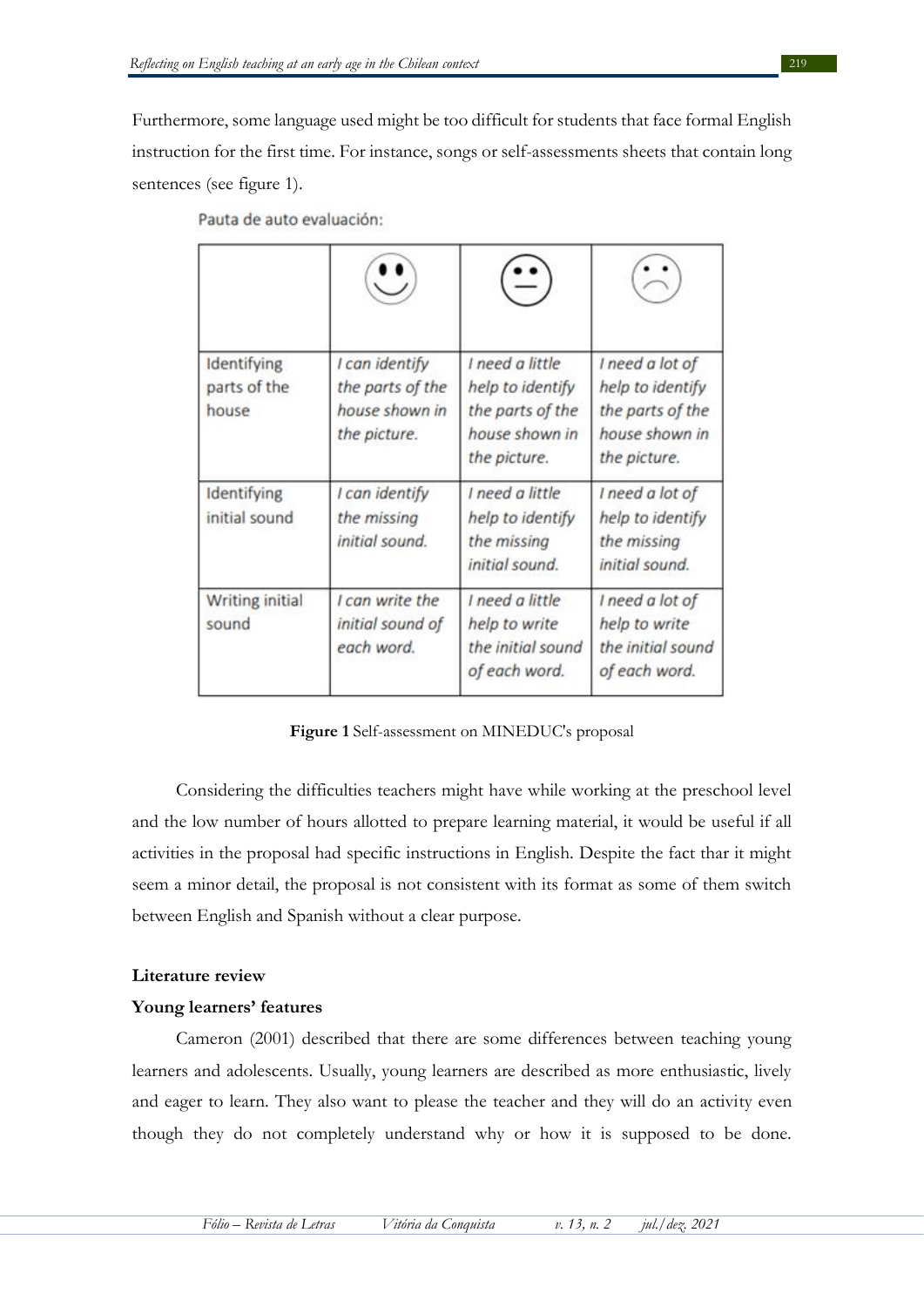Nevertheless, we have to consider the different features of children to understand them as learners, from the biological features to the cognitive ones.

Firstly, we need to define what a very young learner is. Ellis (2013) exposed that the term young learners differed widely among the English Language Teaching (ELT) field. As the term can lead to confusion and young learner seems too broad, Ellis (2013) described the importance of having a specific category as there are physical, social and psychological changes in the transition from a toddler to a teenager. He concluded that we should adopt the terminology used by the different educational systems. Thus, we are going to consider as very young children to the children between 2-5 years old (pre-schooler).

The brain at a young age is described as flexible, or colloquially speaking plastic. As Center on the Developing Child from Harvard (2007) stated, the brain becomes more specialized in certain functions and, as it matures, it becomes less capable of adapting and reorganizing for unexpected tasks or challenges. However, we have to take into consideration that each child brain is unique. There are multiple genetic factors which influence the brain structure that have consequences on the behaviour of children (Thompson; Cannon; Narr, et al, 2001) and these identified genes show different variations which affect the child temperaments.

At the cognitive level, children from 4 – 5 years old can maintain interest in exploring new topics and they can realize their favourite activities and even the ones that they do not like for a longer period of time (15 minutes approximately). The 25 Connecticut Early Learning and Development Standards (Ctelds, 2014) described children as capable of testing different ways in which they can use certain materials, they try new strategies in order to solve unexpected problems and they can complete more complex tasks even if they get frustrated in the process. They are willing to learn as they can demonstrate pride when they have accomplished a certain task or ability and share their experience with the rest of the class. It is suggested that the caregivers/parents encourage their children to do certain tasks in order to develop their cognition by making questions about the weather and taking decisions throughout the day, using the daily routines to indicate patterns (First, wash your hands. Then, we will eat), etc. (Ctelds, 2014).

Early education settings possess a socially rich community as there are the students, the teaching staff and non-teaching staff. Thus, it is important to consider the social-emotional skills from children that can be seen in their interactions and activities. According to American Psychological Association (APA, 2017), by the age of 5, children are expected to understand the social rules dictated by the school and act accordance to it, differentiate doing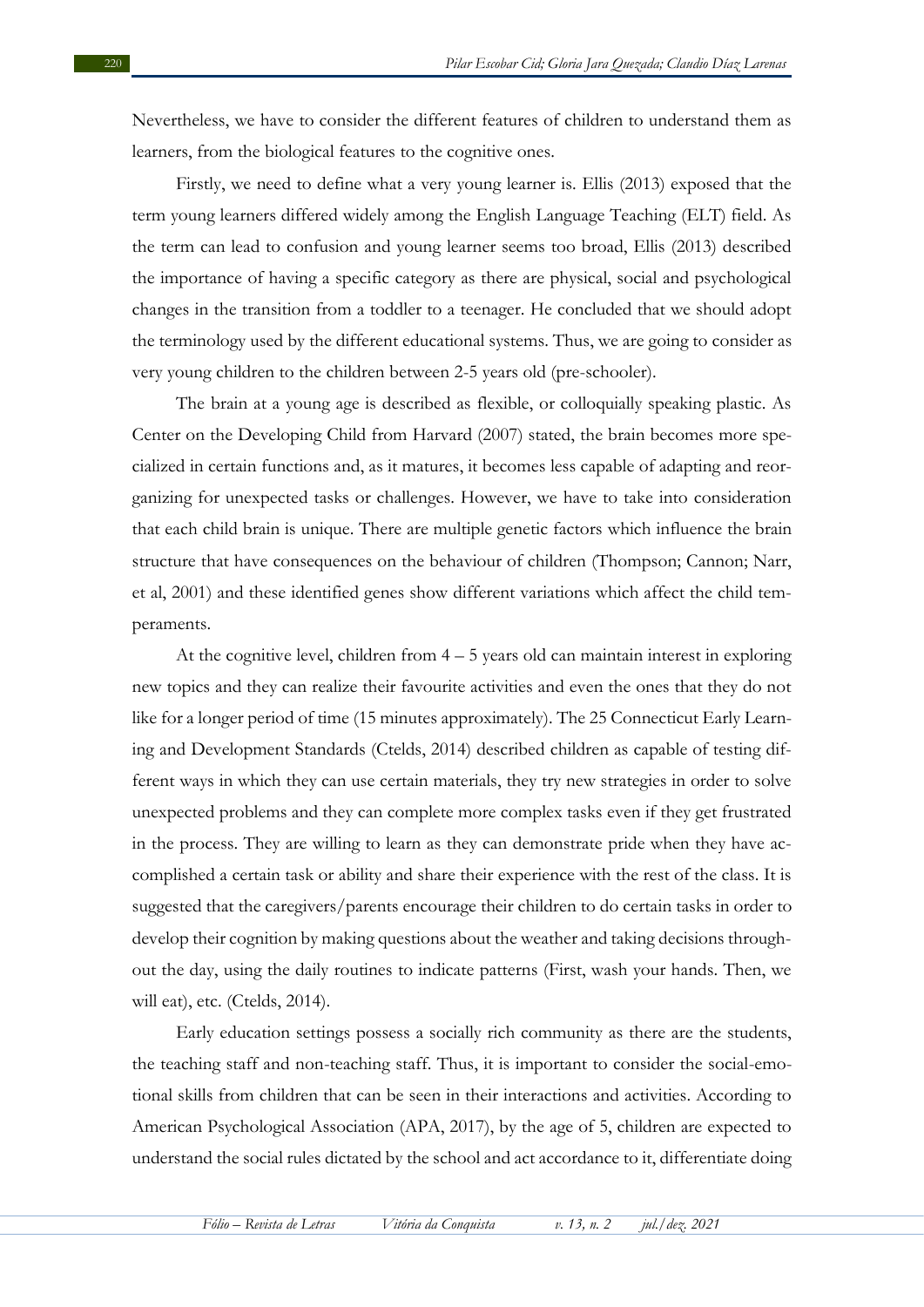things on purpose and by accident and being able to take turns and enjoy playing with others and cooperate in different tasks. Even though they start using less physical aggression than before, children this age start with verbal aggression to others triggering situations of bullying or teasing others. However, they can read and interpret emotions of their peers and use different ways to control their emotions without having to respond verbally (APA, 2017).

## **Teaching very young learners a new language**

Considering the different features of young learners mentioned earlier, teachers have different strategies and considerations at the moment of teaching pre-schoolers. However, the first thing to keep in mind is the classroom environment.

#### **Classroom environment**

Cuellar (1992, cited in García-Chato, 2014) suggested that the space of the classroom should be wide and with sufficient ventilation. Moreover, the class furniture should be proportional to the students' height, thus the children could be able to realize 28 the different classroom activities successfully. García-Chato (2014) also mentioned that preschool classrooms must count with an infrastructure which provides physical security to the toddlers.

García-Chato (2014) described that the learning environment is an important instrument at the moment of promoting the students' learning, thus the classroom environment should be similar to a house in which the toddler could develop daily life activities such as washing their hands, using cutlery, etc. It should also promote the linguistic, musical, artistic learning while respecting the children's spontaneity and promoting experimentation and manipulation of a wide range of objects, materials which can develop their five senses. That environment can be put into practice, creating conditions in which teachers can support language learning in the classroom.

Cameron (2001) mentioned that classroom routines may provide opportunities for meaningful language development as it allows children to actively make sense of new language from daily life experiences. She exemplifies that the language suited for different tasks i.e. give out the scissors, provides the opportunity to students to predict meaning and intention. As time goes by, the commands can evolve to more complex language i.e. give out the scissors to each group. Moreover, Moon (2000) pointed out the importance of making children feel at home in the classroom, making them eager to participate and take risks. In order to achieve it, she outlined how teachers can create the right environment for children learning a foreign language: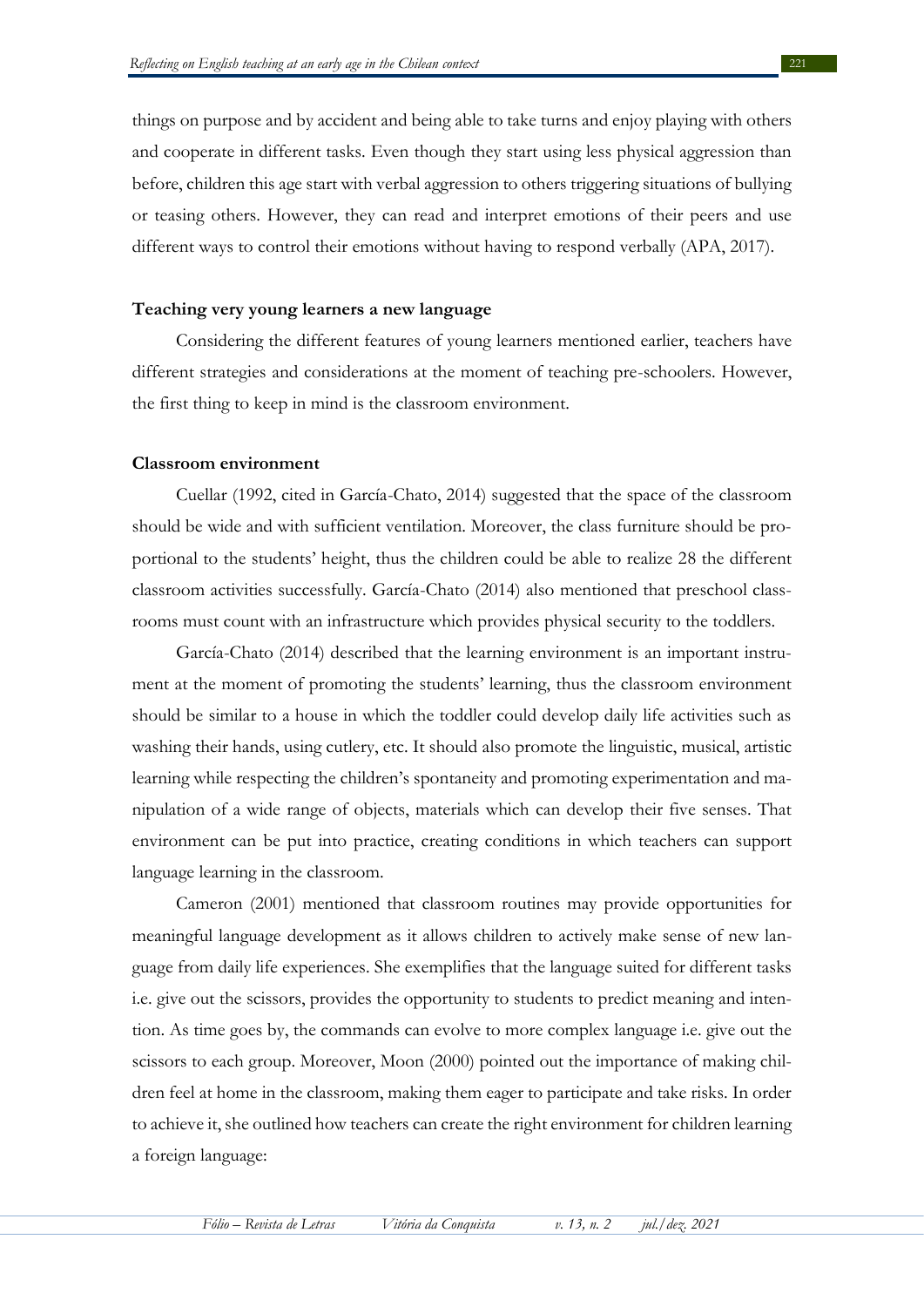- − Creating a real need and desire to use the foreign language.
- − Providing opportunities for children to experiment with the language and plenty of opportunities to practise and use it in different contexts.
- − Creating a friendly atmosphere in which children can take risks and enjoy their learning.

By having the right conditions for learning a foreign language, learners will be able to use the following abilities: using language creatively, going for meaning, using chunks of language, joining in the action, having fun (Moon, 2000). Moon (2000) emphasized the importance of the conditions mentioned before when we are set in a 29 foreign language situation, as the students will depend mostly on the school environment for input, being the teacher the only source of language.

## **Advantages and long-term benefits of teaching a foreign language to young learners**

There are some aspects that we need to point out in order to support the earlier implementation of English language teaching in the country. The idea that teaching a foreign language is better at a younger age rather that an older one has been discussed by different theorists. However, the benefits of teaching young learners go beyond the cognitive aspects. There are advantages and long-term benefits of teaching foreign languages since an early start.

Firstly, starting and earlier instruction of a foreign language has some advantages. As Shin and Crandall (2014) briefly described young learners as spontaneous and not afraid to speak out or participate, this can be used as an advantage in order to improve oral proficiency through repetition, as the children are not very inhibited unlike older learners which can be more self-conscious of their mistakes and they are concerned of how people see them. They are also good at imitating a language, even if they do not know every single word from rhymes, dialogues etc. (Shin; Crandall, 2014). Besides, starting earlier is better in the long term, as the higher time of exposure of English will make children achieve a higher level of proficiency unlike the ones starting later (Moon, 2005).

Secondly, Curtiss's work (2018) pointed out that children have the capacity to develop several languages and that it has a positive effect on intellectual growth. As Moon (2005) highlighted the exposure to a foreign language and what conveys requires the acquisition of new learning strategies. In Curtain's (1990) terms, exposing a child to new and different experiences, such as a foreign language, results in a catalyst for cognitive development.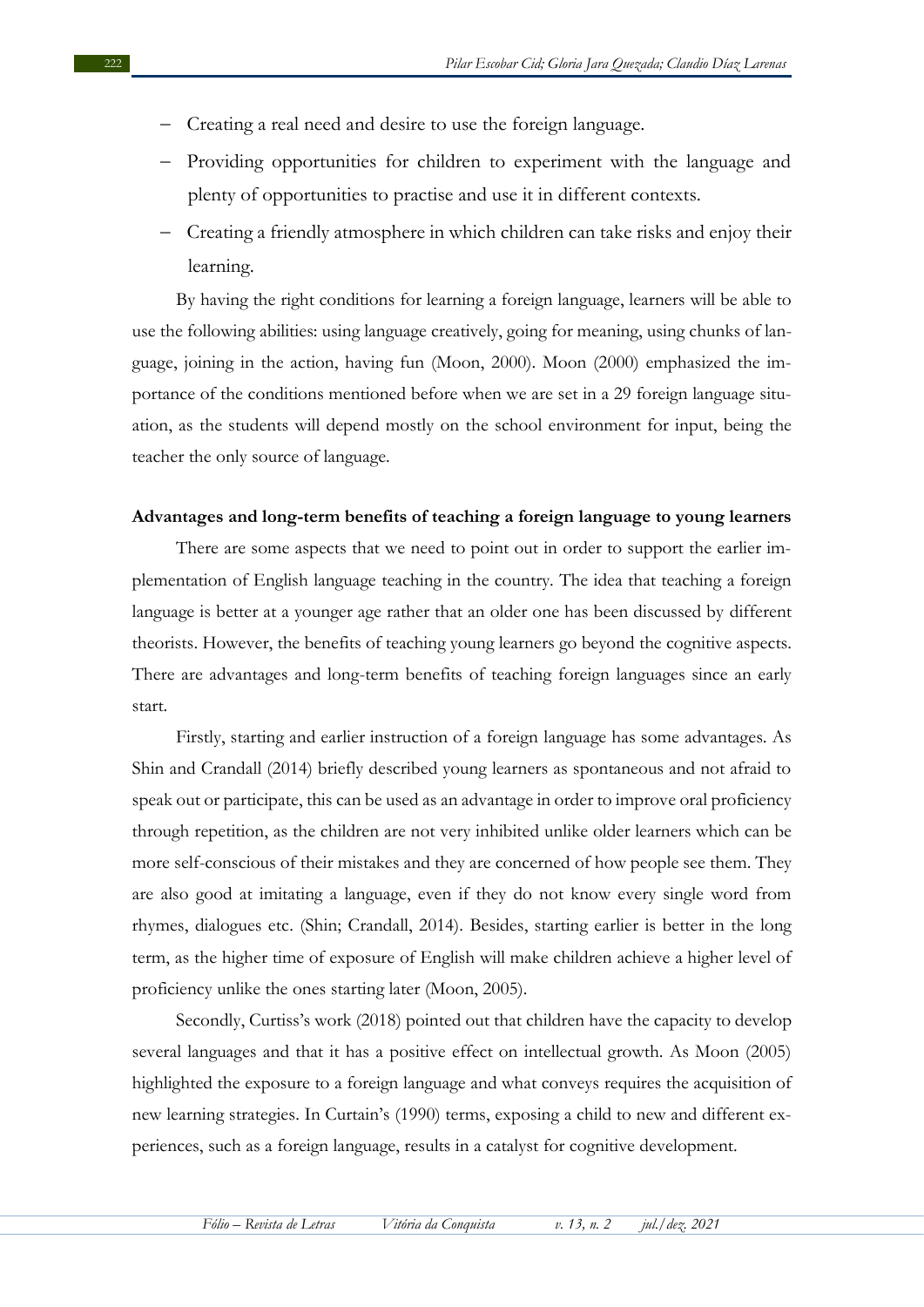Thirdly, due to the status of English as a lingua franca, learning has a value for future education and employment. The largest number of English learners' lives in what is called the Expanding Circle, Chile included (Crystal, 2012), in which English has the status of foreign language. Different job agencies and higher education programs demand learning a foreign language, as Weatherford (1986) described learning a foreign language as a long-term investment as it can produce different benefits from one 's career and personal growth.

As Lightbown and Spada (2013) commented, being able to communicate in more than one language can increase the chances for cross-cultural communication and economic cooperation. Finally, children who have the chance to learn a foreign language are able to have other cultures' exposure, having the chance to have different cultural patterns such as literature, music and arts (Çağaç, 2018).

## **Final considerations**

The main objective of this article was to reflect on the Chilean ELT context in the light of the literature on teaching English to young learners. Firstly, even though the importance of English language teaching in our country is not questioned by the authorities, the focus is mainly given to 5th grade students onwards, because preschool to 4<sup>th</sup> English language curriculum is still optional for schools. Bearing in mind young learners' features, well qualified teachers are needed in the educational system. In that sense it is crucial to strengthen teacher training programs in order to meet young learners' needs. Early age is a stage that has been defined by the United Nations Educational, Scientific and Cultural Organization, (UNESCO) as a highly influential period for the children in which the context that surrounds them plays an important role for their development; the organization even describes the aim of early childhood care:

> It aims at the holistic development of a child's social, emotional, cognitive and physical needs in order to build a solid and broad foundation for lifelong learning and wellbeing. (Unesco, n.d.)

Children development and learning of a foreign language should not be isolated goals. However, it was shown that some English teaching programs do not offer proper instruction to teach pre-schoolers; on the other hand, some early childhood programs do not prepare professionals qualified to teach the foreign language. Despite there are some universities that offer early childhood education programs with a minor in English or English teaching with a minor in early childhood and there are some post graduate options, they are not enough opportunities to address the system requirements. Therefore, the promotion of learning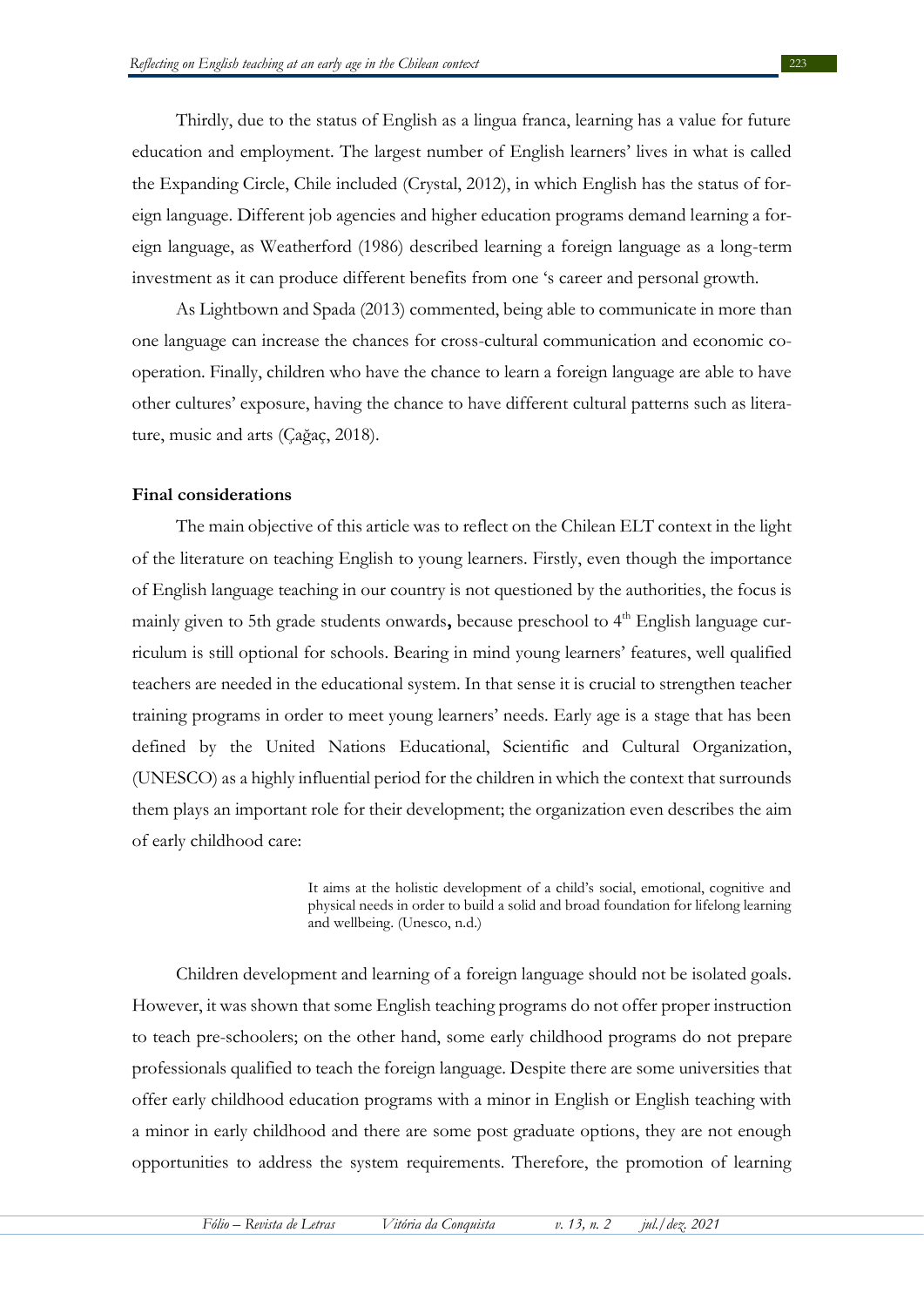communities among teachers of English and preschool educators may help professionals to address this issue as their collaborative work could forestall the lack of techniques or language proficiency demands. It is vital to acknowledge the significance of not only learning a foreign language at a very young age, but also early childhood education as a key element for children development.

#### **REFLEXÕES SOBRE O ENSINO DE INGLÊS NA FASE PRÉ-ESCOLAR NO CONTEXTO CHILENO**

**RESUMO**: Pouco se sabe sobre o ensino de inglês a jovens aprendizes no Chile. Apesar da importância dada pelo governo chileno ao assunto inglês, sua instrução não é obrigatória até a 5ª série. Embora o Ministério da Educação tenha projetado planos e programas opcionais para ensinar inglês desde o pré-escolar até a quarta série, este material pode não necessariamente atender às necessidades comunicativas dos alunos e professores. Este artigo visa entender e comparar o NT2 chileno considerando os profissionais da educação, suas diretrizes de treinamento e autoridades e o contexto ao que a literatura tem explorado na área da educação infantil, desde as características dos jovens aprendizes até o ambiente da sala de aula. As considerações e reflexões finais estão incluídas em relação ao que pode ser melhorado.

**PALAVRAS-CHAVE**: Ensino pré-escolar; Inglês como uma língua estrangeira; Contexto chileno.

#### **REFLEXIONES SOBRE LA ENSEÑANZA DEL INGLÉS EN LA ETAPA PREESCOLAR EN EL CONTEXTO CHILENO**

**RESUMEN**: Muy poco se sabe acerca de la enseñanza del idioma inglés a estudiantes de preescolar en Chile. A pesar de la importancia que le ha dado el gobierno a la asignatura de inglés, su enseñanza no es obligatoria hasta 5to básico. Aunque el Ministerio de Educación ha diseñado Planes y Programas para enseñar inglés desde preescolar a cuarto básico, el material puede que no supla las necesidades comunicativas de los estudiantes y profesores. El objetivo de este artículo es entender y comparar, el contexto chileno del NT2 considerando profesionales, su formación y los lineamientos dados por las autoridades con lo que ha explorado la literatura en el área de enseñanza a edad temprana, desde las características de la primera infancia al ambiente del aula. Consideraciones finales y reflexiones se incluyen en relación con lo que se podría mejorar.

**PALABRAS CLAVE:** Edad temprana; Inglés como idioma extranjero; Contexto chileno.

## **REFERENCES**

AMERICAN PSYCHOLOGICAL ASSOCIATION. (2017). *Cognitive and social skills to expect from 3 to 5 years.* Available in <https://www.apa.org/act/resources/fact-sheets/development-5-years#:~:text=How%20they%20play%3A%20At%20age,other%20children%2C%20often%20cooperate%20well%2C>

AYUDA MINEDUC. *Portal de Atención Cuidadana de Educación del Gobierno de Chile*. Available in <https://ayudamineduc.cl/ficha/we-learn> Accessed in December 9, 2020

BRITISH COUNCIL. *English in Chile:* An examination of policy, perceptions and influencing fcators. 2015. Available in <http://obiret-iesalc.udg.mx/sites/default/files/publicaciones/44.\_english\_in\_chile.pdf>

ÇAĞAÇ, Fatima. Benefits of learning a foreign language at an early age. *Journal of*

*International Social Research*, v. 11, n. 59, p. 132-137, 2018. DOI http://doi.10.17719/jisr.2018.2622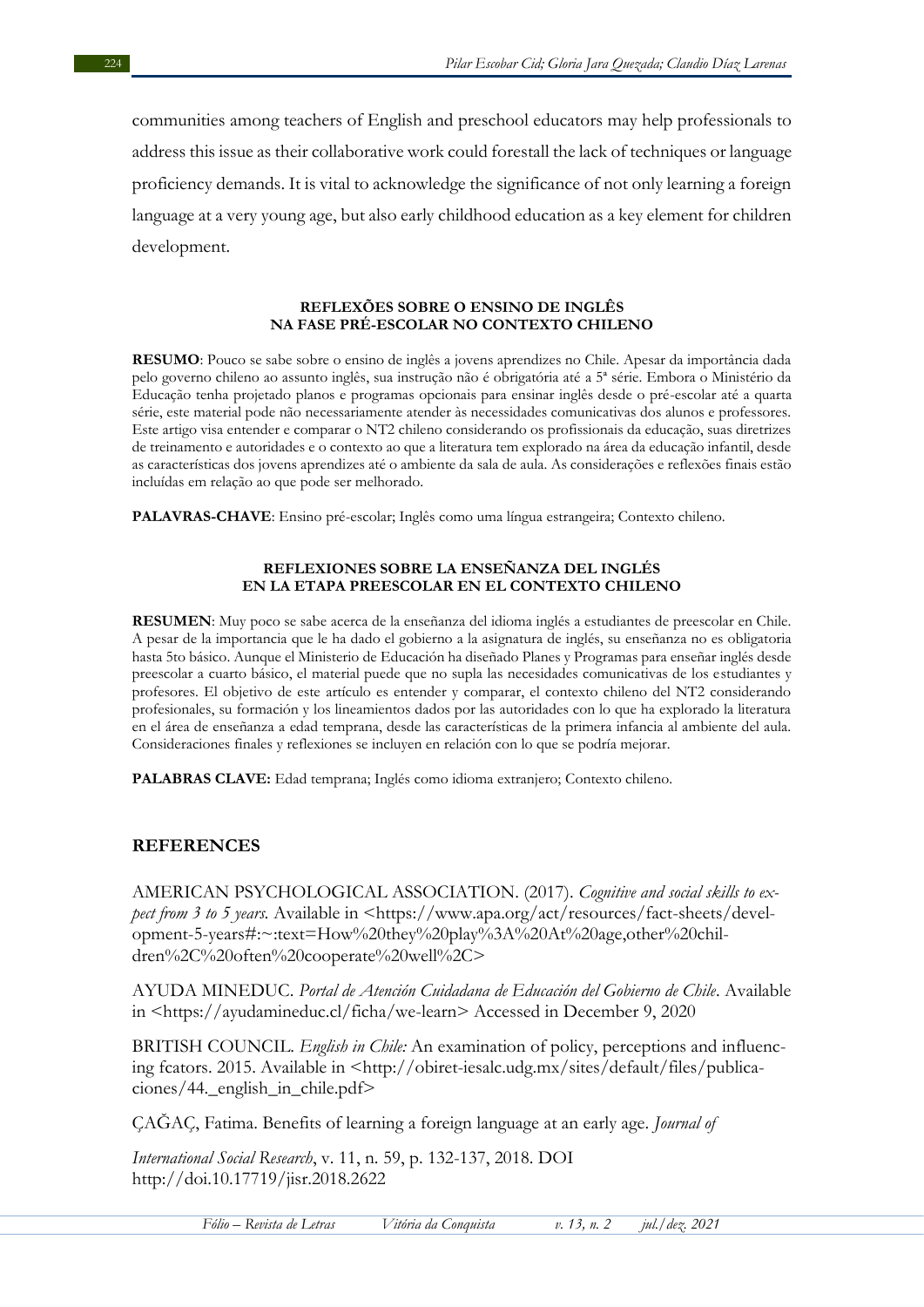CAMERON, Lynne. *Teaching languages to young learners*. Cambridge: Cambridge

University Press, 2001.

CENTER ON THE DEVELOPING CHILD. (2007). *The science of early childhood development (InBrief)*. 2007. Available in <https://developingchild.harvard.edu/resources/inbrief-science-of-ecd/#:~:text=The%20science%20of%20early%20brain,a%20prosperous%20and%20sustainable%20society>

CONNECTICUT OFFICE OF EARLY CHILDHOOD. (2014, April). *Connecticut Early Learning and Development Standards. Lo que los niños deben saber y ser capaces de hacer desde el nacimiento hasta los cinco años.* 2014. Available in <https://www.ct.gov/oec/lib/oec/earlycare/elds/ctelds\_spanish\_web.pdf>

CRYSTAL, David. *English as a global language.* Cambridge: Cambridge University

Press, 2003. DOI http://doi.10.1017/CBO9780511486999

CURTAIN, Helena. *Foreign language learning: An early start.* (ED328083). Washington DC. ERIC Clearinghouse on Languages and Linguistics. 1990. Available in <https://files.eric.ed.gov/fulltext/ED328083.pdf>

EDUCATION FIRST. *EF EPI 2019 – EF English Proficiency Index – Chile.* 2019. Available in <https://www.ef.com/cl/epi/regions/latin-america/chile/> Accessed in August 18, 2020

ELLIS, Gail. 'Young learners': clarifying our terms. *ELT Journal*, v. 68, n. 1, p. 75-78, 2014. DOI http://doi.10.1093/elt/cct062.

GARCÍA-CHATO, Guadalupe. Ambiente de aprendizaje: su significado en educación preescolar. *Revista de Educacion y Desarrollo,* n. 29, p. 63-72, 2014.

GHASEMI, Babak; HASHEMI, Masoud. Foreign language learning during childhood. *Procedia - Social and Behavioral Sciences*, v. 28, p. 872-876, 2011. DOI: http://doi.10.1016/j.sbspro.2011.11.160

GOBIERNO DE CHILE; MINISTERIO DE EDUCACIÓN; MINISTERIO DE ECO-NOMÍA, FOMENTO Y TURISMO. (2014). *Estrategia Nacional de Inglés 2014 - 2030.* Available in <https://www.economia.gob.cl/wp-content/uploads/2014/03/140307-Documento-Estrategia-Nacional-de-Ingl%C3%A9s-2014-2030.pdf>

LIGHTBOWN, Patsy; SPADA, Nina. *How languages are learned*. Oxford: Oxford University Press. 4 ed. 2013.

MINISTERIO DE EDUCACIÓN. *Idioma extranjero inglés propuesta curricular kinder.* 2012. Available in <https://curriculumnacional.mineduc.cl/614/articles175765\_programa.pdf> Accessed in June 11, 2020

MINISTERIO DE EDUCACIÓN; SUBSECRETARÍA DE LA EDUCACIÓN PARVU-LARIA. *Bases curriculares educación parvularia.* 2018. Available in <https://parvularia.mineduc.cl/wpcontent/uploads/sites/34/2018/03/Bases\_Curriculares\_Ed\_Parvularia\_2018.pdf> Retrieved in June 15, 2020

MOON, Jayne. *Children learning English.* Oxford: Macmillan-Heinemann. 2000.

MOON, Jayne. Teaching English to young learners: the challenges and the benefits. *In English! Winter 2005.* British Council. p. 30-35. 2005.